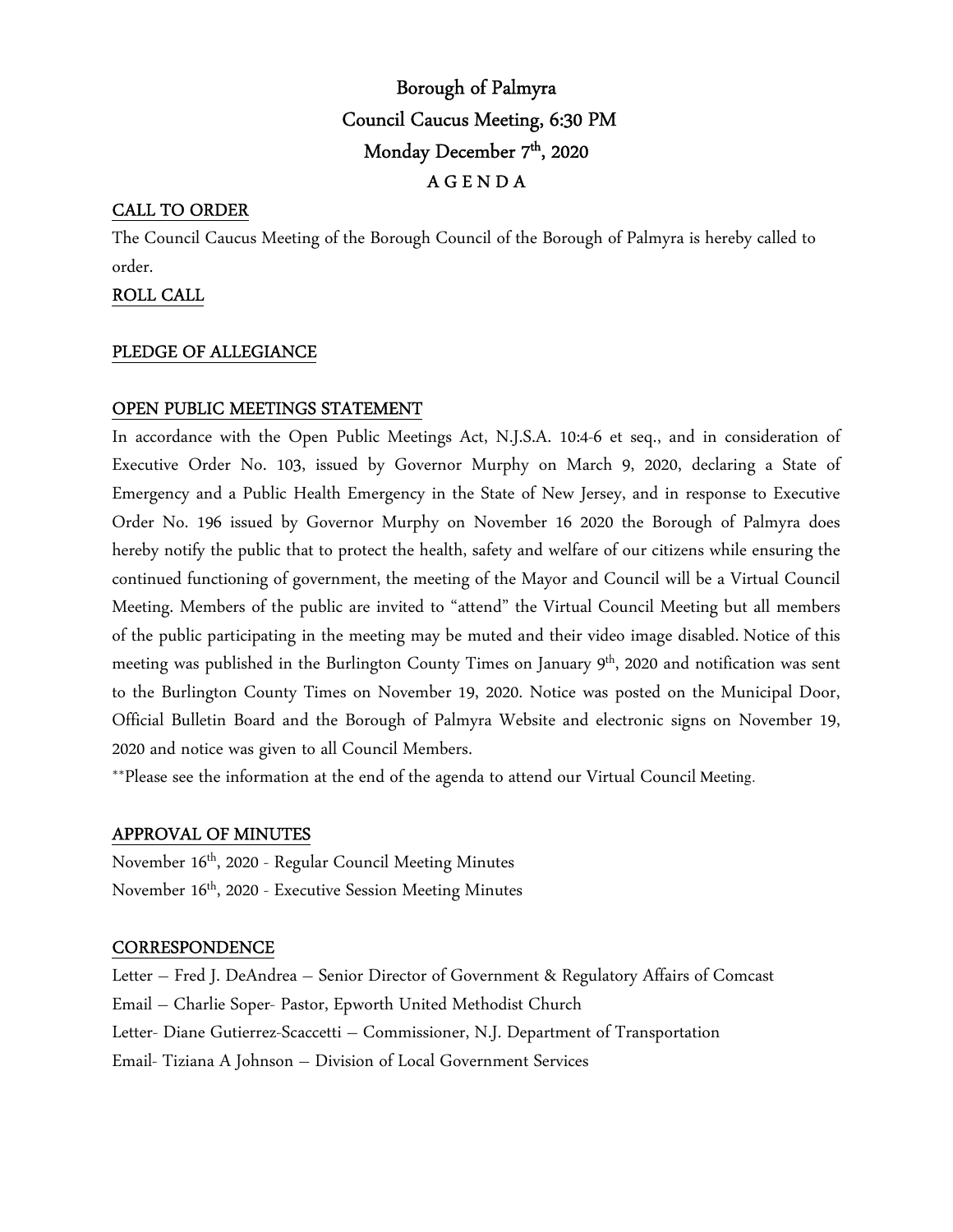#### REDEVELOPMENT

- Rt. 73 South Redevelopment Area- Update
- Outlaw Training & Fitness/620-622 Highland Ave Redevelopment Project Update
- Redevelopment Study Block 80 Lot 6, former Knights of Columbus property- Update

### PROFESSIONAL UPDATES

William Kirchner, ERI

#### PUBLIC COMMENT

We request those participants wishing to have or make a Public comment, email their questions or comments in advance to Borough Clerk Rita Jackson at djackson@boroughofpalmyra.com. The opportunity to submit comments prior to meeting expires at 12:00 PM on Monday December 7th, 2020. You must include "Meeting Question/ Comment" in the subject line and your name and full address for your comment to be considered valid. Comments submitted in a timely and complete manner will be reviewed and read during the virtual Council Meeting; it may be necessary to follow-up with persons submitting comments later. All comments will become part of the record and included with the Meeting Minutes.

For those choose to "attend" the Virtual Meeting, Mayor Tait will open the meeting to the public for comments. Comments should be limited to no more than (2) two minutes. All comments will become part of the record and included with the Meeting Minutes.

# ORDINANCE ON SECOND READING Public Hearing

Ordinance 2020-10 An Ordinance of the Borough of Palmyra to Provide for and Determine the Rates and Ranges of Compensation of Each Employee and Officer of the Borough of Palmyra for Years 2021 and 2022. This Ordinance Expires December 31<sup>st</sup>, 2022 Unless Otherwise Amended.

#### RESOLUTIONS

Resolution 2020-222 and Resolution 2020-231 will be enacted as a single motion, if either resolution needs additional discussion it will be removed from the consent agenda and voted on separately

Resolution 2020-222, Resolution Authorizing Assignment of Municipal Tax Lien Certificates Resolution 2020-223, Resolution Authorizing a Refund of Various Overpayments

Resolution 2020-224, Resolution Awarding Change Order #1 to Coastline Construction LLC for the Sanitary Sewer Replacement/Public Road Elimination Project Resulting in a Decrease Amount of \$4,500.00 for a new Adjusted Contract Price of \$901,333.50 per ERI's Letter Dated October 26, 2020

Resolution 2020-225, Resolution Approving the Place-to-Place transfer of Plenary Retail Distribution License number #0327-44-004-005 for HARIKRISHNA Liquors Inc.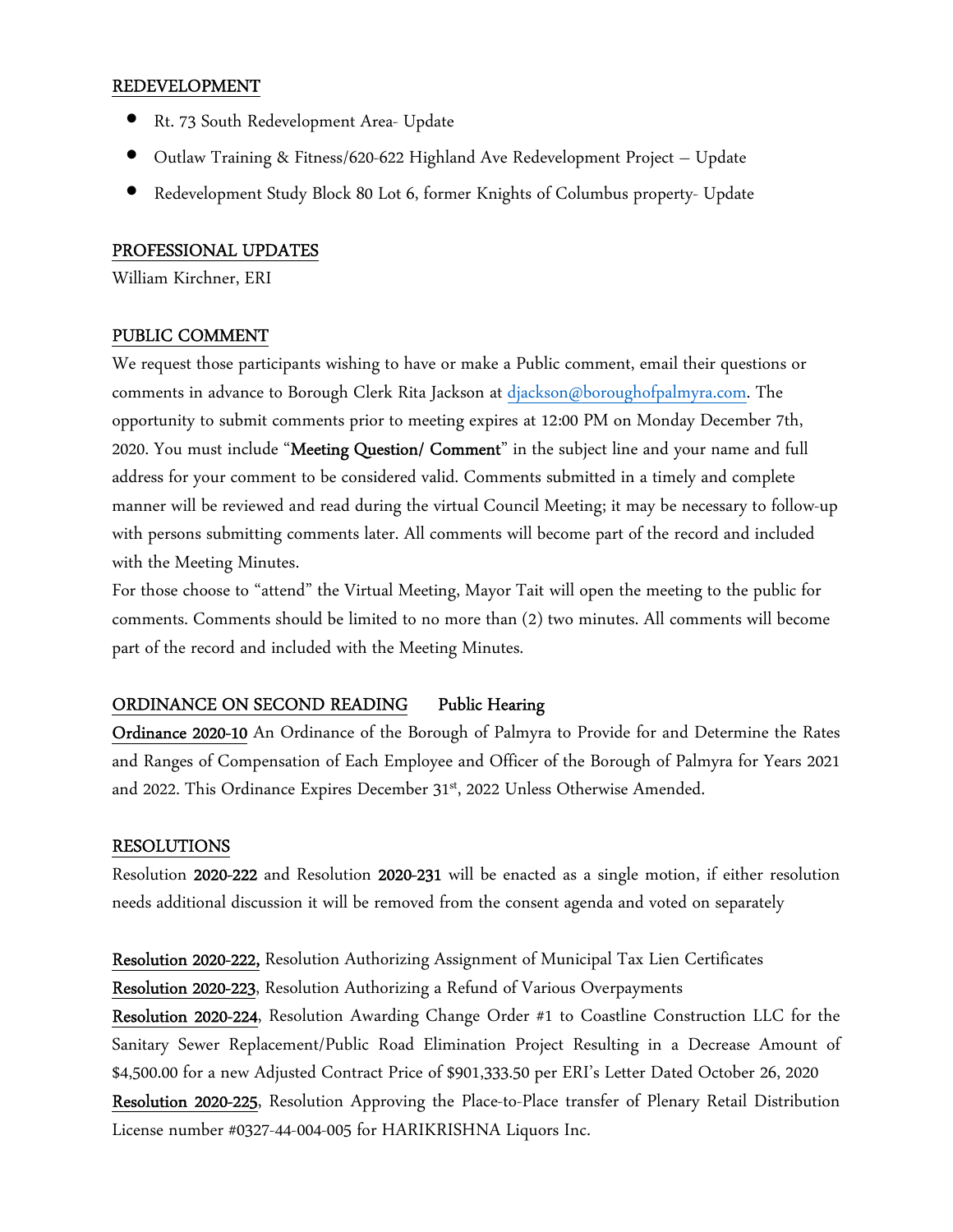Resolution 2020-226, Resolution Authorizing the Chief Financial Officer to Make Budget Transfers to the 2020 Budget

Resolution 2020-227, Resolution Authorizing the Purchase of Paper Vision Capture Software System thru Accu Scan Digital for record retention of the Borough of Palmyra Per proposal dated July 30, 2020 in the amount of \$38,250.00; this being a Capital Item Exceeding \$15,000.00.

Resolution 2020-228, Resolution Authorizing the Finance Officer to Pay Vendor Bills During the Month of December 2020

Resolution 2020-229, Resolution Authorizing the Cancellation of Outstanding Checks from the Borough of Palmyra Payroll Account

Resolution 2020-230, Resolution Authorizing the Cancellation of Outstanding Checks from the Borough of Palmyra Current Fund Account

Resolution 2020-231, Resolution Authorizing the Cancellation of Grant Appropriations and Grant Receivables

# DISCUSSION ITEMS

• Public Events

 Santa – Town visit Holiday Decorations

- Borough Hall staffing and re-opening to the public -Covid-19 update, Legion Field, Executive Orders
- Collective Bargaining Agreement with Palmyra Police Association
- Requests for purchase of Borough-owned lots/Sale of properties– update
- General Obligation Bond Report
- Reorganization Meeting date and time and December 21 st, 2020 Council Meeting
- 2021 Budgets
- Outdoor seating for establishments with Plenary Retail Distribution Licenses
- Veterans Park Improvements update
- Palmyra Senior Citizens Program update
- Affordable Housing

 Discussion with Palmyra BOE representative and Superintendent McBride Proposed Resolution demanding action by state Legislature

- **Grant Opportunities** 
	- Juvenile Justice Commission
	- 2021 Local Efficiency Achievement Program Grant